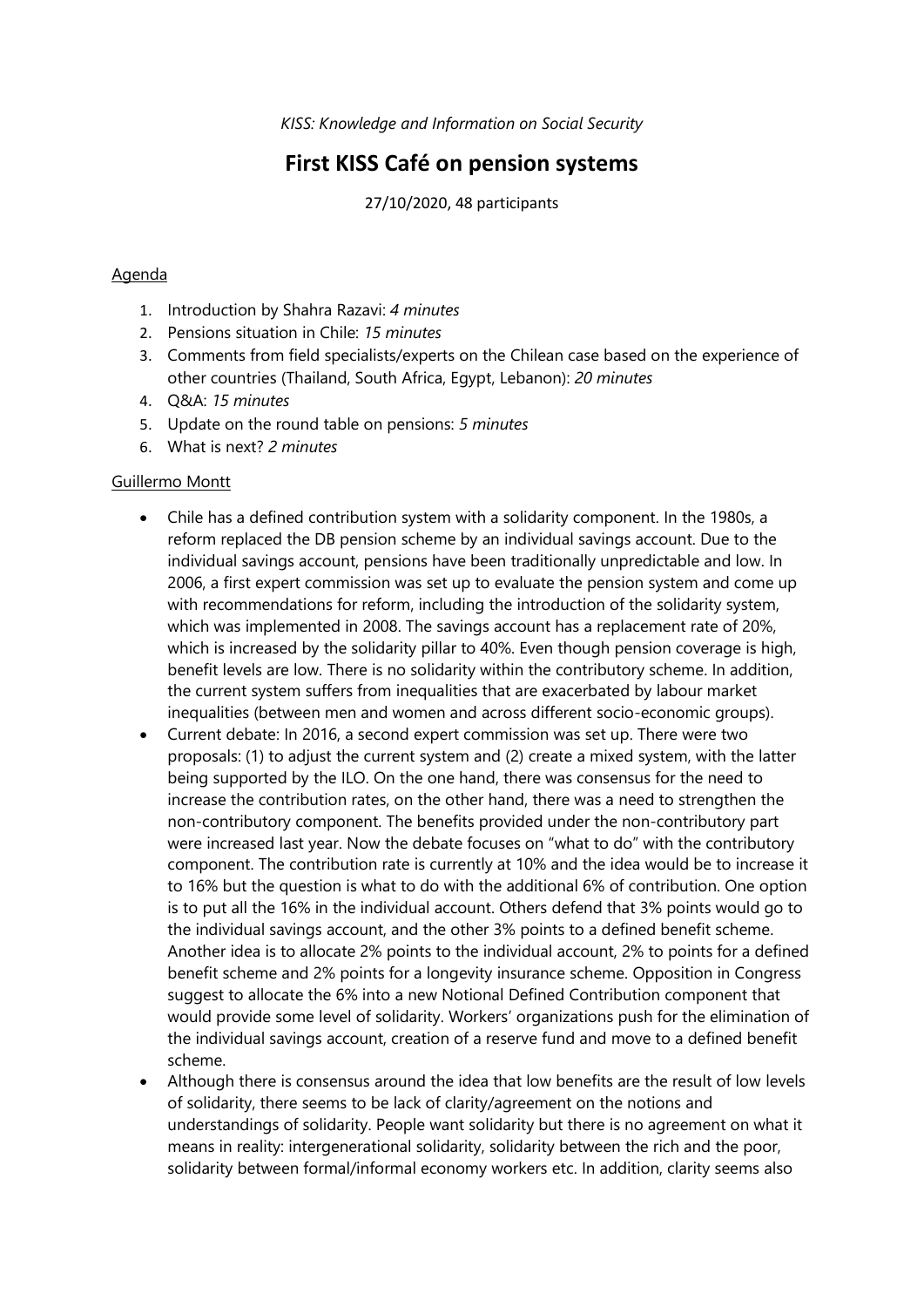lacking as regards the proposal of a mixed system, as some interpret that the current system is already a mixed one given that it is composed by a defined contribution scheme and a non-contributory scheme.

- Since the concept of solidarity is blurred, the way forward is unclear. Moreover, the role of expert commissions has been weakened. Since the observations made by the expert commission installed in 2016 did not result in tangible reforms/improvements, there is an issue around the committee's credibility.
- There is also a constitutional process ongoing. Pensions have been part of a movement of protest and the process to reform the constitution will include a discussion on pensions.
- Uruguay is undergoing a similar reform process as Chile; however, in the Uruguayan case, the concerns are not around the adequacy of benefits but on the system's sustainability. An expert commission was installed and will start the system's diagnostic in early November.

### Questions for discussion:

- 1. In Chile, pensions are perceived as individual property/self-effort rather than social security. How can we push for a change of language and concepts to reinforce the importance of collective financing and solidarity and move away from an understanding of social security as a purely individual issue?
- 2. Informality remains a big issue: What has been your experience in pushing for the contributory component of pensions in a context where you know that most people do not have the contributory capacity to participate in contributory arrangements?
- 3. What has been your experience in promoting the solidarity concept and "mixed" system?
- 4. Little discussion today on the improvements of the administration and governance of privately managed pension systems.

### Nuno Cunha

- Issue of value and solidarity: The challenge of arguing for implementing a system based on solidarity principles is even more problematic when the population does not have the experience of receiving a pension. In this context, it is difficult for people to understand and trust a system that is a black box, and trusting that in 30 to 40 years, they will receive something. There are cultural issues in play that require more time for yielding changes in mind-sets.
- With the exception of Japan, countries are only starting the public policy debate in Asia. The reliance on markets is not so strong as it is the case in Chile, but more so on the family. The region is ageing very fast, with evolving family structures where the older people will no longer be able to rely on their family members. However, in many countries, populations are ageing extremely fast, leading to "sandwich populations" that need to take care of their older parents and their children.
- The answers to the challenges and the debates in the region focus mostly on sustainability rather than adequacy, although adequacy is still a key issue in most countries. Even countries with low expenditure on social protection seem to have the idea that spending is too high. This can be partially explained by a lack of understanding on the cost of aging. The narrative around maintaining the systems' sustainability is largely built by the World Bank and IMF.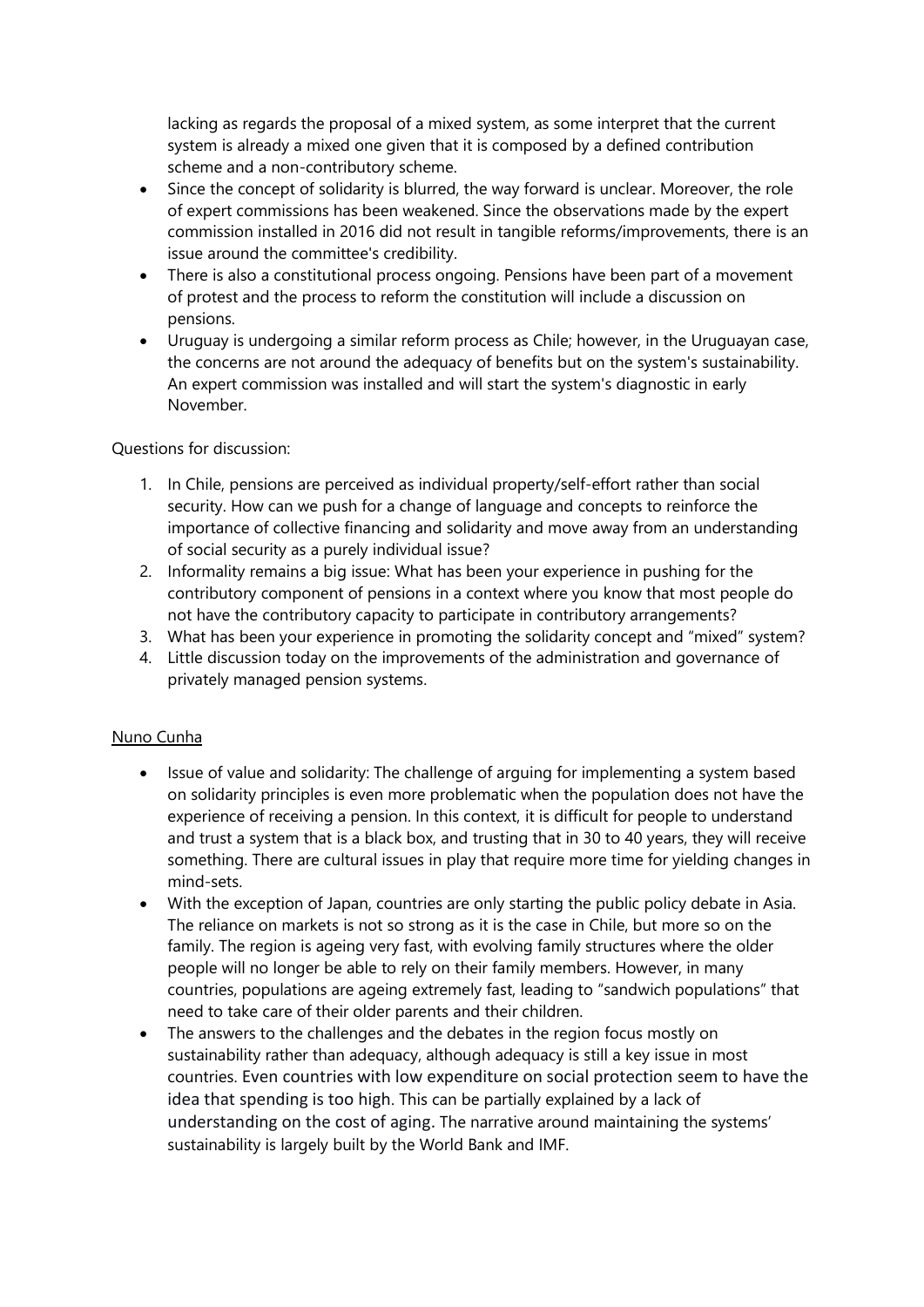- In some countries of the region that are influenced by the British colonial heritage, provident funds are in place, and people are used to immediate return benefits such as lump sums. Politically, even when governments want to change, workers are often against the reform as the overall mind-set prioritizes short-term gains over security in the longer term.
- Good news: Mongolia will keep the DB, despite discussions to move to NDC scheme.

## Simon Brimblecombe

- Context in Thailand: The pension system is relatively young, as it started in 1999.
- Accrual rate of pensions: 15% with 15 years of contributions, afterwards 1.5% accrual rate for each additional year of contribution. Therefore, workers need a significant number of contribution years to get a reasonable pension. The system provides lump sum benefits for those with less than 15 years of contributions.
- Main issues: 1) Lack of understanding of how the system works. Workers prefer receiving a relatively high lump sum today than a smaller but periodic benefit in the future. 2) Low investment returns
- Given the attractiveness of lump-sum benefits, which has been aggravated by the COVID-19 crisis, certain segments of the Government are pushing for the introduction of a DC scheme.
- At the ILO, we can (1) push to improve the benefit structure (perhaps a reduced pension can be introduced for those with lower years of contributions); (2) Increase the salary cap, which currently limits the contribution base/resources available to the system; (3) strengthen the communication with members but also to Minister of Labour, (4) increase and improve financing with adequate contributions, (5) reinforce the idea that short-term solutions will not resolve long-term problems.
- Valérie's comment: Another important point is to increase the minimum wage, otherwise it will be difficult to increase contribution rates

## Pascal Annycke

- Context in Egypt: What we have seen is that there is a weakening of the workers unions over the years.
- From 2007 onwards, there was a discussion between MoF and the World Bank to change the system to a system similar to the Chilean model. A law was adopted in 2010 to move towards a defined contribution scheme. But the revolution one year later completely changed the political scene and the law was never implemented.
- Before the revolution, the supervision of the pension system was entrusted to the Ministry of Finance. Currently, it's under the Ministry of Social Solidarity.
- This was a good opportunity for the ILO. A parametric reform instead of a structural reform was proposed. In 2019, the new Law was adopted modifying the contribution rates, benefit formula, benefit levels, etc. This has avoided a move towards DC scheme while providing an opportunity to strengthen the system.
- The 2019 law also allowed reducing segmentation. Previously there were many schemes and benefit levels, which have been consolidated under one law.
- Coverage: Over 40% of the labour force is contributing.

## André Picard

 Context in South Africa: The pension system consists of a private DC scheme for those in the private sector and a DB scheme for civil servants. There is also a universal but means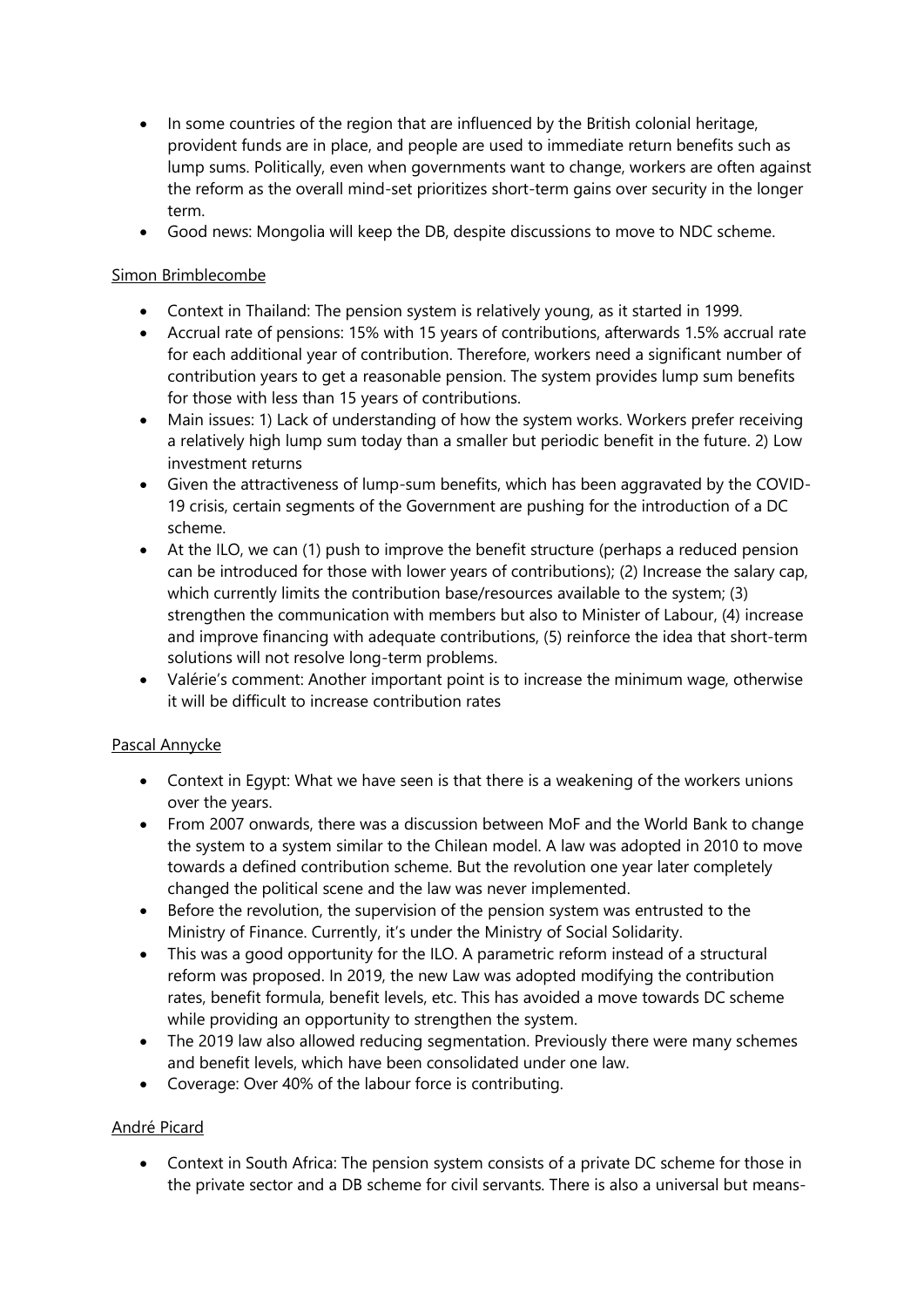tested old-age grant. In 2017/18, 11.1 million workers were part of pension arrangements (out of 27 million workers in the labour market), 72% of people above 70 years of age receive the old age grant. However, many people are still falling between the cracks (Around 1 million people are excluded from the non-contributory scheme)

• In 2017-18, the ILO had discussions with NEDLAC to do a reform, focusing on putting in place a multi pillar system, establishing a social security oversight department and also a new NSSF to manage the new pension fund and setting up an administrative platform.

The multi-pillar system envisaged will have: a first pillar providing universal benefits, a second pillar based on collective financing (national social security fund) with a low salary cap so earnings above a defined threshold will only be considered for private pension insurance; and a third pillar administered by private institutions.

### Luca Pellerano

- Context in Lebanon: Lebanon is the only country in the Middle East without annuities for workers in the private sector. There was a big push for an annuity also in the private system. With the crisis this has changed as workers were much more interested to cash out their lump sums, especially in case of lack of an unemployment insurance.
- ILO has made the point of adopting a model that has a strong DB component with 2 main arguments: (1) adequacy, as DC schemes do not provide predictable benefits that are sufficient to live in dignity (2) intergenerational solidarity. A bigger challenge is how to push for horizontal solidarity between groups within society. Consideration has to be given to the current low-interest rates and the vulnerability of DC to volatility.
- Need to think about the risk of DB schemes: How can we respond to the concerns vis-avis DB schemes? (e.g., inertia, unsustainability). Lebanon's experience is interesting in this regard: measures include among others automatic adjustment for life expectancy, indexation to ensure sustainability of the DB model without too much political interference.
- The question of trust: We need to reassure everybody that the national social protection system can be trusted and is accountable. In Lebanon, there is a perceived risk that certain groups (religious/sectarian groups in power) could capture the system's resources which make trust-building and solidarity issues challenging.
- Issue of Informality: Role of multi-tier pension system should be discussed to address different workers compliant with international labour standards and ensuring an incremental approach to providing pension benefits

## Q&A

- Ariel Pino: the ILO should place the same efforts in fighting DC schemes than in showing/proving that the DB benefits are the best approach, if that is the case. Strong evidence may help to convince policy makers.
- Thein Than Htay: Myanmar is also undertaking pension reform, but in a wrong direction. Trying to change a DB to a DC scheme. The reason given by the government is high expenditure on pension benefit which is amounted to 10% of Total Government Expenditure and 1/6 of Total Tax Revenue.
- Simon Brimblecombe: The ILO should be working to illustrate to policy makers that DC schemes cost more than the DB equivalent. Nuno Cunha referred to the exercise in